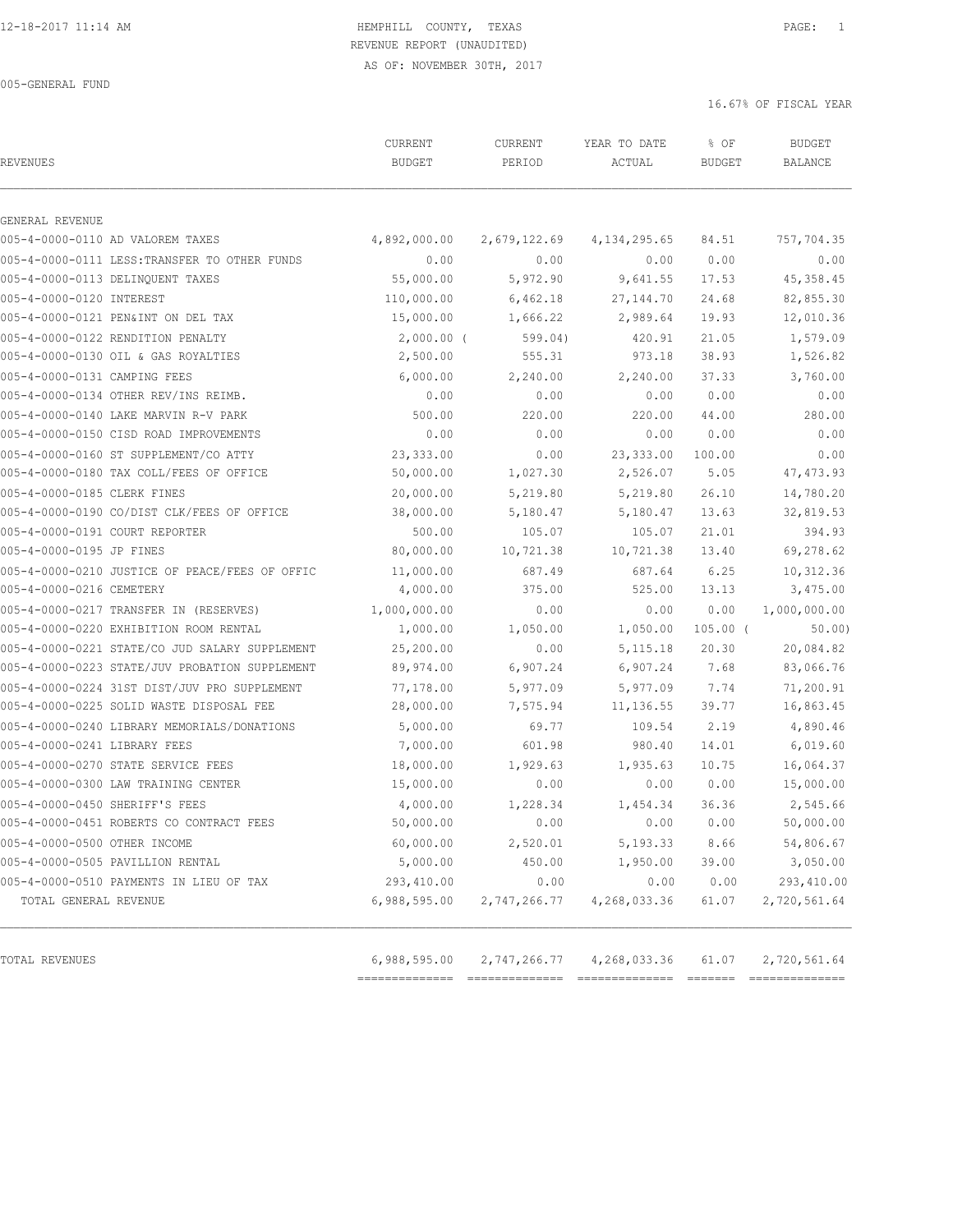008-LAW LIBRARY

| REVENUES                                   | CURRENT<br>BUDGET | CURRENT<br>PERIOD | YEAR TO DATE<br>ACTUAL | % OF<br>BUDGET | BUDGET<br>BALANCE |
|--------------------------------------------|-------------------|-------------------|------------------------|----------------|-------------------|
|                                            |                   |                   |                        |                |                   |
| GENERAL REVENUE                            |                   |                   |                        |                |                   |
| 008-4-0000-0110 TRANSFER FROM FUND BALANCE | 5,000.00          | 0.00              | 0.00                   | 0.00           | 5,000.00          |
| 008-4-0000-0550 COURT FEES-LAW/LIB         | 2,000.00          | 315.00            | 315.00                 | 15.75          | 1,685.00          |
| TOTAL GENERAL REVENUE                      | 7,000.00          | 315.00            | 315.00                 | 4.50           | 6,685.00          |
|                                            |                   |                   |                        |                |                   |
| TOTAL REVENUES                             | 7,000.00          | 315.00            | 315.00                 | 4.50           | 6,685.00          |
|                                            | ___________       |                   |                        |                |                   |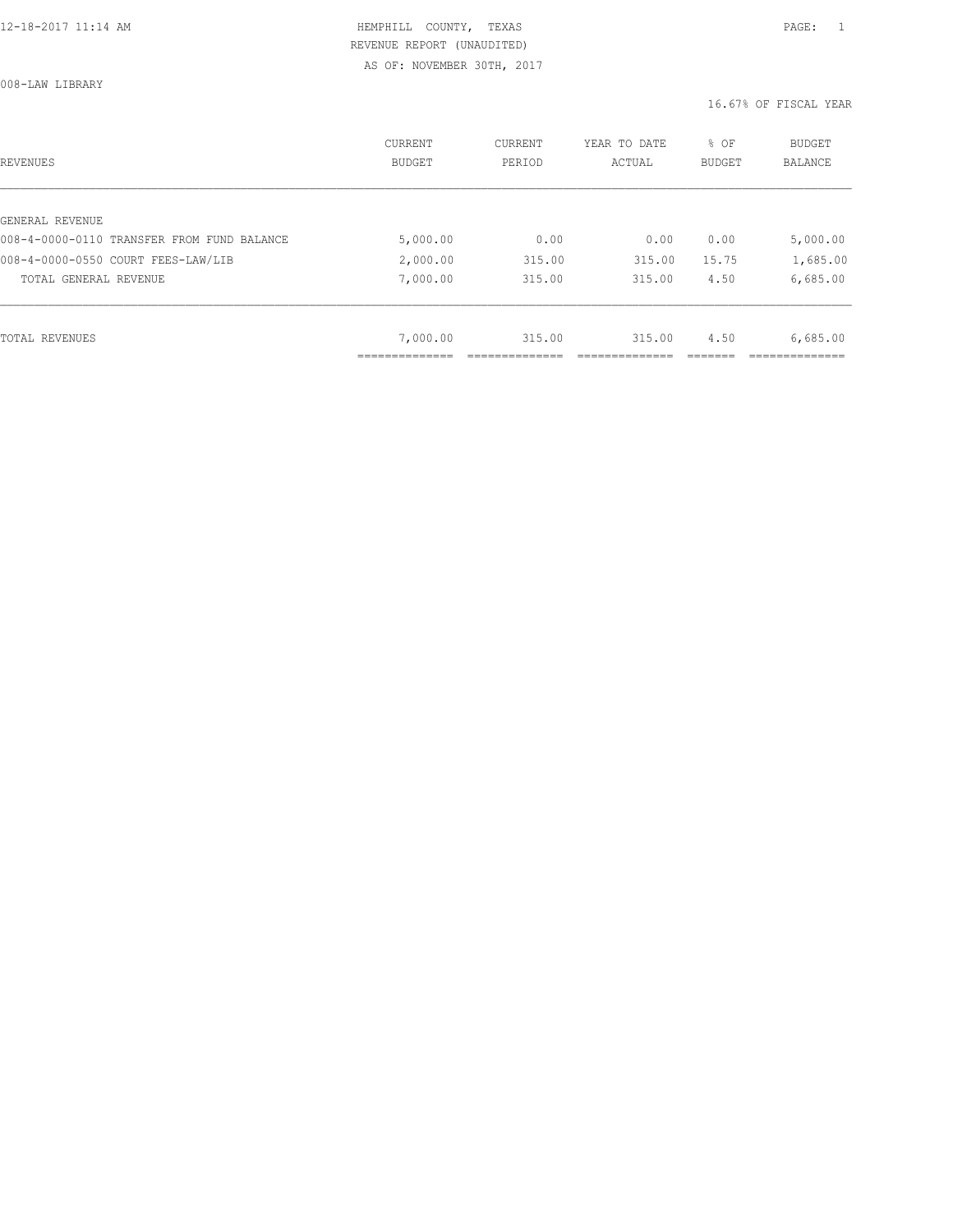009-SECURITY FEE

| REVENUES                                   | CURRENT<br><b>BUDGET</b> | CURRENT<br>PERIOD | YEAR TO DATE<br>ACTUAL | % OF<br>BUDGET | BUDGET<br><b>BALANCE</b> |
|--------------------------------------------|--------------------------|-------------------|------------------------|----------------|--------------------------|
|                                            |                          |                   |                        |                |                          |
| GENERAL REVENUE                            |                          |                   |                        |                |                          |
| 009-4-0000-0110 TRANSFER FROM FUND BALANCE | 50,000.00                | 0.00              | 0.00                   | 0.00           | 50,000.00                |
| 009-4-0000-0191 COURTHOUSE SECURITY FEE    | 3,000.00                 | 373.33            | 373.33                 | 12.44          | 2,626.67                 |
| TOTAL GENERAL REVENUE                      | 53,000.00                | 373.33            | 373.33                 | 0.70           | 52,626.67                |
|                                            |                          |                   |                        |                |                          |
| TOTAL REVENUES                             | 53,000.00                | 373.33            | 373.33                 | 0.70           | 52,626.67                |
|                                            |                          |                   |                        |                |                          |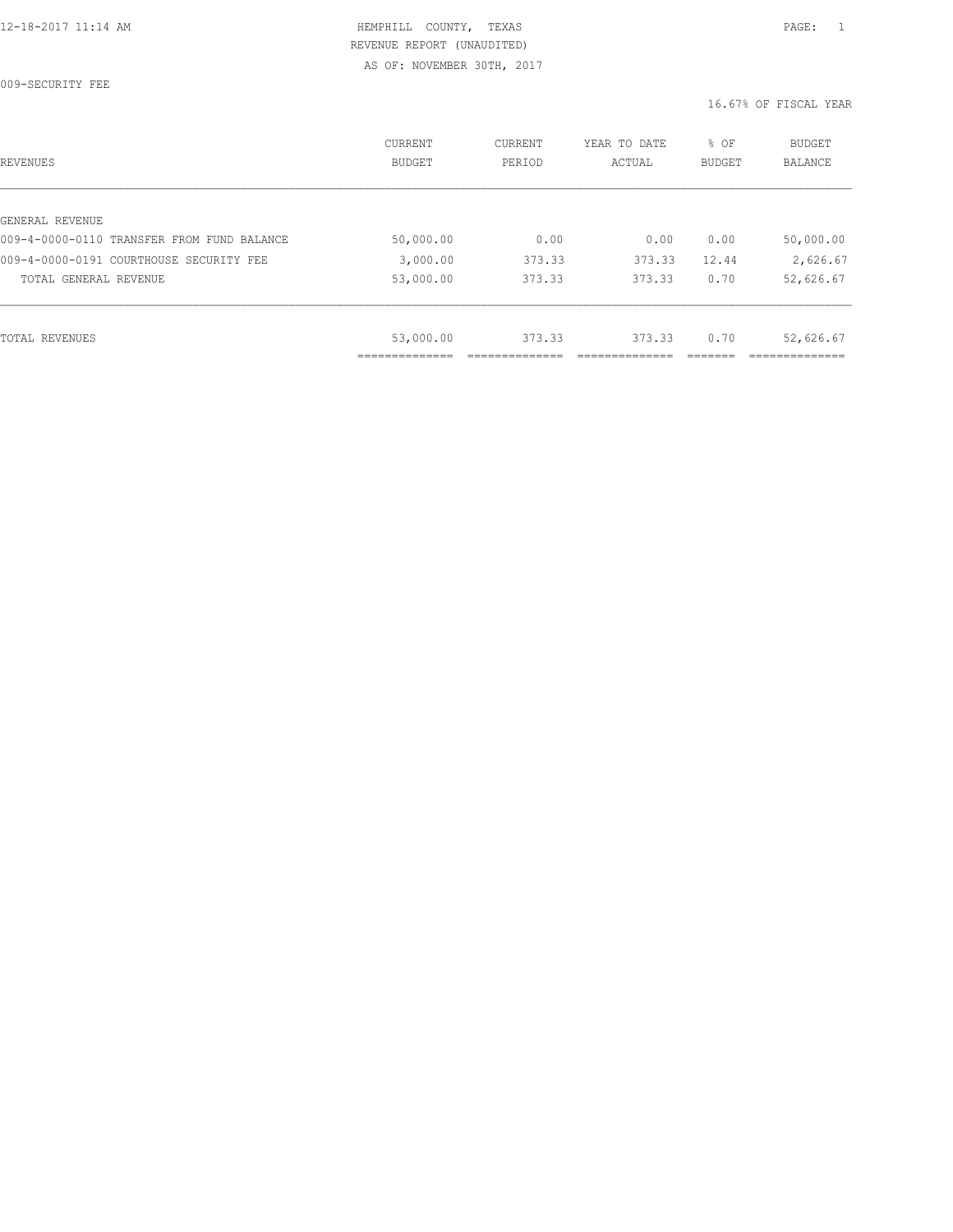010-AIRPORT

| REVENUES                                   | <b>CURRENT</b><br><b>BUDGET</b> | CURRENT<br>PERIOD | YEAR TO DATE<br>ACTUAL | % OF<br><b>BUDGET</b> | <b>BUDGET</b><br><b>BALANCE</b> |
|--------------------------------------------|---------------------------------|-------------------|------------------------|-----------------------|---------------------------------|
|                                            |                                 |                   |                        |                       |                                 |
| GENERAL REVENUE                            |                                 |                   |                        |                       |                                 |
| 010-4-0000-0110 AD VALOREM TAX TRANSFER    | 70,000.00                       | 0.00              | 0.00                   | 0.00                  | 70,000.00                       |
| 010-4-0000-0120 INTEREST-AIRPORT           | 400.00                          | 22.70             | 49.65                  | 12.41                 | 350.35                          |
| 010-4-0000-0320 CHAMBER OF COMMERCE        | 1,920.00                        | 0.00              | 0.00                   | 0.00                  | 1,920.00                        |
| 010-4-0000-0325 FUEL SALES                 | 130,000.00                      | 5,997.56          | 21,498.03              | 16.54                 | 108,501.97                      |
| 010-4-0000-0326 RENT-HANGARS               | 6,000.00                        | 300.00            | 300.00                 | 5.00                  | 5,700.00                        |
| 010-4-0000-0500 OTHER RECEIPTS             | 0.00                            | 0.00              | 0.00                   | 0.00                  | 0.00                            |
| 010-4-0000-0510 REIMBURSEMENT FROM STATE   | 2,000.00                        | 0.00              | 0.00                   | 0.00                  | 2,000.00                        |
| 010-4-0000-0600 TRANSFER FROM FUND BALANCE | 0.00                            | 0.00              | 0.00                   | 0.00                  | 0.00                            |
| TOTAL GENERAL REVENUE                      | 210,320.00                      | 6,320.26          | 21,847.68              | 10.39                 | 188, 472.32                     |
|                                            |                                 |                   |                        |                       |                                 |
| TOTAL REVENUES                             | 210,320.00<br>==============    | 6,320.26          | 21,847.68              | 10.39                 | 188,472.32                      |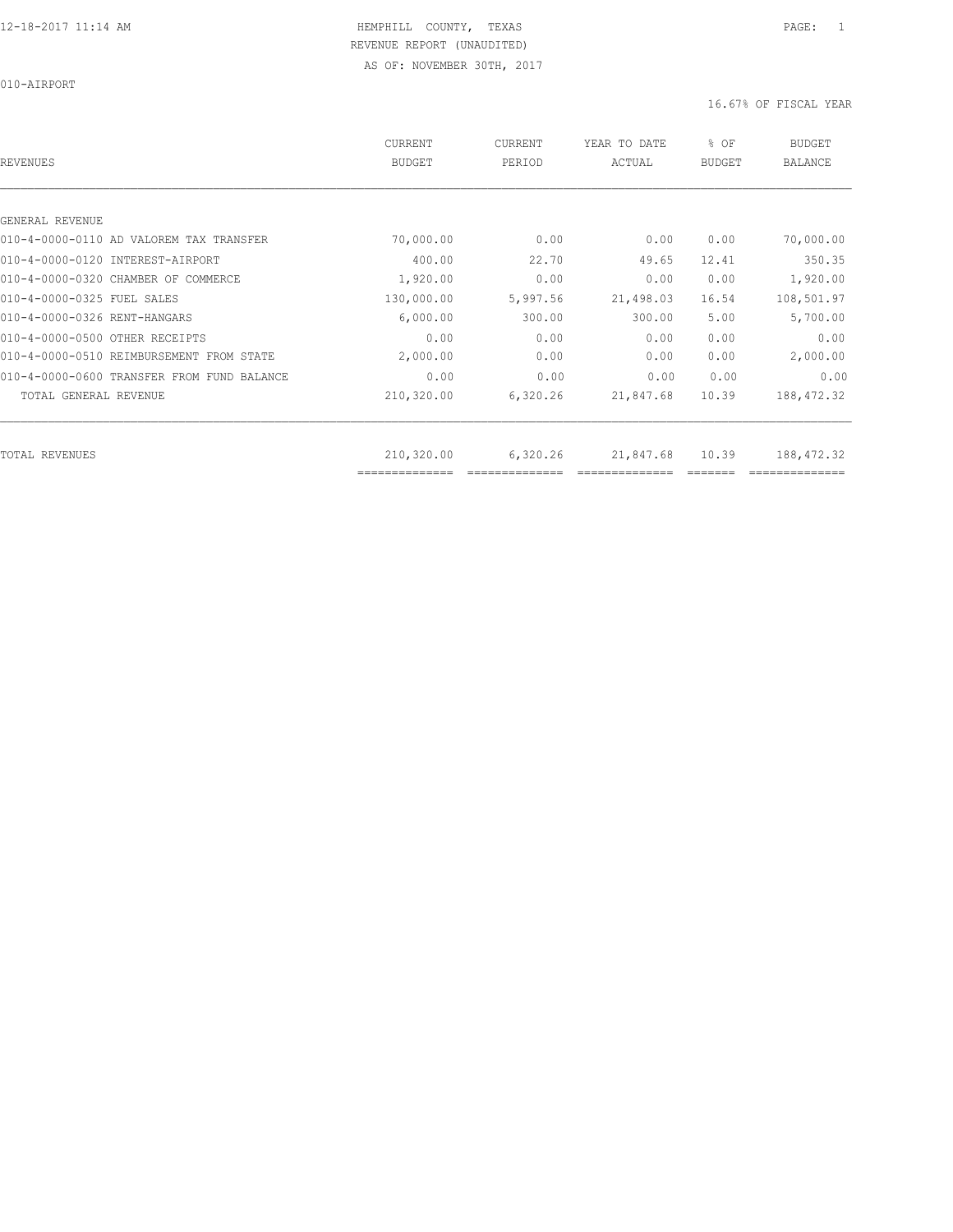011-ROAD & BRIDGE PCT 1

| REVENUES                                       | CURRENT<br><b>BUDGET</b> | CURRENT<br>PERIOD | YEAR TO DATE<br>ACTUAL | % OF<br>BUDGET | <b>BUDGET</b><br><b>BALANCE</b> |
|------------------------------------------------|--------------------------|-------------------|------------------------|----------------|---------------------------------|
|                                                |                          |                   |                        |                |                                 |
| GENERAL REVENUE                                |                          |                   |                        |                |                                 |
| 011-4-0000-0110 TRANSFER FROM FUND BALANCE     | 85,000.00                | 0.00              | 0.00                   | 0.00           | 85,000.00                       |
| 011-4-0000-0120 INTEREST                       | 1,000.00                 | 0.00              | 0.00                   | 0.00           | 1,000.00                        |
| 011-4-0000-0121 PEN&INT ON DEL TAX             | 800.00                   | 87.89             | 151.35                 | 18.92          | 648.65                          |
| 011-4-0000-0122 RENDITION PENALTY              | $50.00$ $($              | 33.45             | 23.30                  | 46.60          | 26.70                           |
| 011-4-0000-0280 FARM TO MARKET TAXES           | 272,000.00               | 149, 179. 31      | 230,444.60             | 84.72          | 41,555.40                       |
| 011-4-0000-0281 DELINOUENT TAXES               | 2,000.00                 | 322.23            | 505.54                 | 25.28          | 1,494.46                        |
| 011-4-0000-0290 LATERAL ROAD                   | 2,100.00                 | 0.00              | 2,088.33               | 99.44          | 11.67                           |
| 011-4-0000-0295 BANKHEAD-JONES FARM TENANT ACT | 2,200.00                 | 0.00              | 0.00                   | 0.00           | 2,200.00                        |
| 011-4-0000-0300 AUTO REGISTRATION              | 44,000.00                | 1,721.18          | 3,969.38               | 9.02           | 40,030.62                       |
| 011-4-0000-0500 OTHER RECEIPTS                 | 3,000.00                 | 0.00              | 2,512.88               | 83.76          | 487.12                          |
| 011-4-0000-0510 GRANT FUNDS                    | 0.00                     | 0.00              | 0.00                   | 0.00           | 0.00                            |
| TOTAL GENERAL REVENUE                          | 412,150.00               | 151,277.16        | 239,695.38             | 58.16          | 172,454.62                      |
|                                                |                          |                   |                        |                |                                 |
| TOTAL REVENUES                                 | 412,150.00               | 151,277.16        | 239,695.38             | 58.16          | 172,454.62                      |
|                                                | ==============           |                   |                        |                |                                 |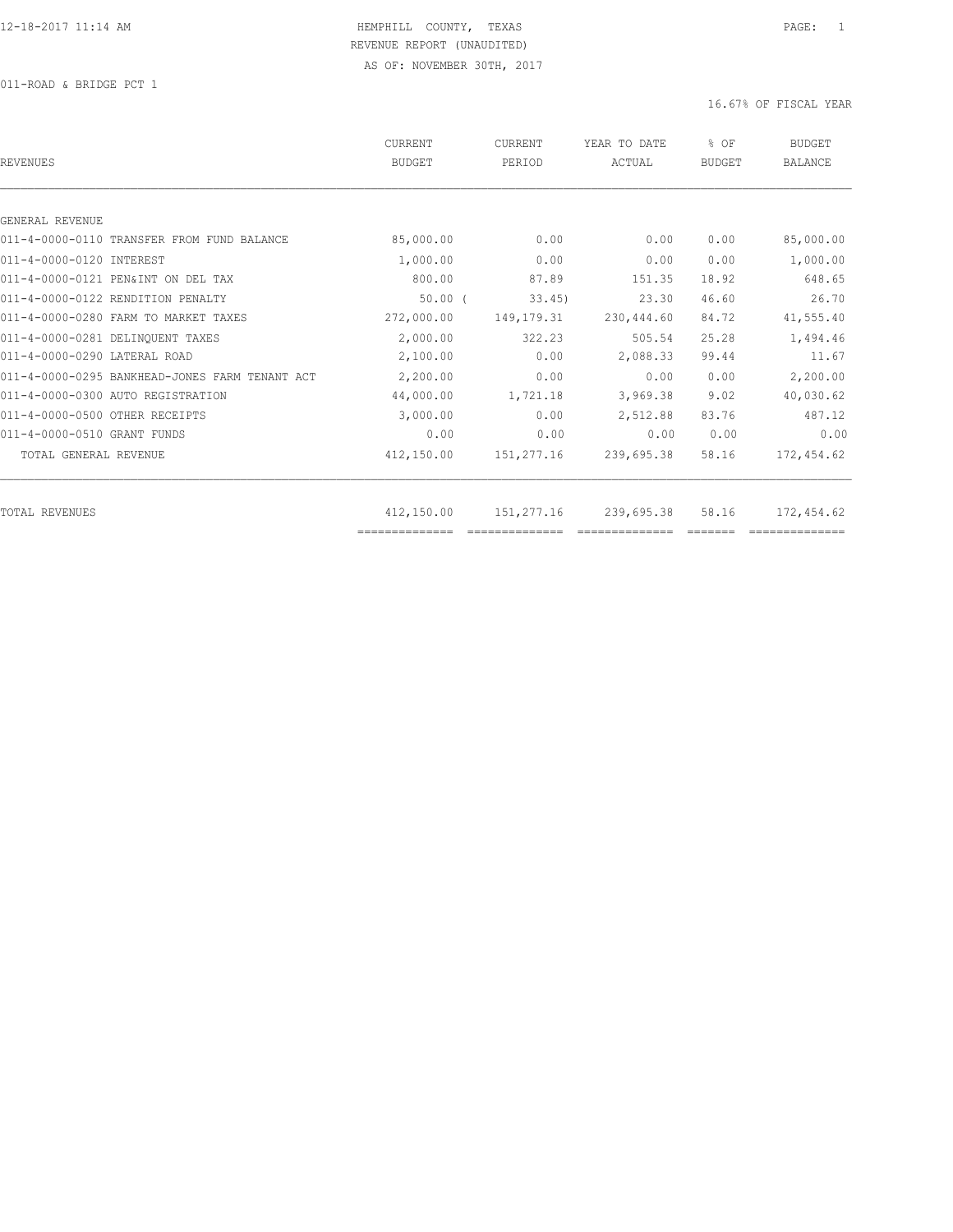012-ROAD & BRIDGE PCT 2

| REVENUES                                       | CURRENT<br><b>BUDGET</b> | <b>CURRENT</b><br>PERIOD | YEAR TO DATE<br>ACTUAL | % OF<br>BUDGET | <b>BUDGET</b><br><b>BALANCE</b> |
|------------------------------------------------|--------------------------|--------------------------|------------------------|----------------|---------------------------------|
|                                                |                          |                          |                        |                |                                 |
| GENERAL REVENUE                                |                          |                          |                        |                |                                 |
| 012-4-0000-0110 TRANSFER FROM FUND BALANCE     | 50,000.00                | 0.00                     | 0.00                   | 0.00           | 50,000.00                       |
| 012-4-0000-0120 INTEREST                       | 1,000.00                 | 0.00                     | 0.00                   | 0.00           | 1,000.00                        |
| 012-4-0000-0121 PEN&INT ON DEL TAX             | 800.00                   | 93.23                    | 160.55                 | 20.07          | 639.45                          |
| 012-4-0000-0122 RENDITION PENALTY              | $50.00$ $($              | 35.46                    | 24.75                  | 49.50          | 25.25                           |
| 012-4-0000-0280 FARM TO MARKET TAXES           | 289,000.00               | 158,220.49               | 244,410.99             | 84.57          | 44,589.01                       |
| 012-4-0000-0281 DELINQUENT TAXES               | 2,000.00                 | 341.81                   | 536.24                 | 26.81          | 1,463.76                        |
| 012-4-0000-0290 LATERAL ROAD                   | 2,500.00                 | 0.00                     | 2,214.89               | 88.60          | 285.11                          |
| 012-4-0000-0295 BANKHEAD-JONES FARM TENANT ACT | 2,300.00                 | 0.00                     | 0.00                   | 0.00           | 2,300.00                        |
| 012-4-0000-0300 AUTO REGISTRATION              | 47,000.00                | 1,825.54                 | 4,210.00               | 8.96           | 42,790.00                       |
| 012-4-0000-0350 ROAD CROSSING PERMITS          | 200.00                   | 0.00                     | 0.00                   | 0.00           | 200.00                          |
| 012-4-0000-0500 OTHER RECEIPTS                 | 3,000.00                 | 0.00                     | 2,665.19               | 88.84          | 334.81                          |
| TOTAL GENERAL REVENUE                          | 397,850.00               | 160,445.61               | 254, 222.61            | 63.90          | 143,627.39                      |
|                                                |                          |                          |                        |                |                                 |
| TOTAL REVENUES                                 | 397,850.00               | 160,445.61               | 254,222.61             | 63.90          | 143,627.39                      |
|                                                | ==============           |                          |                        |                |                                 |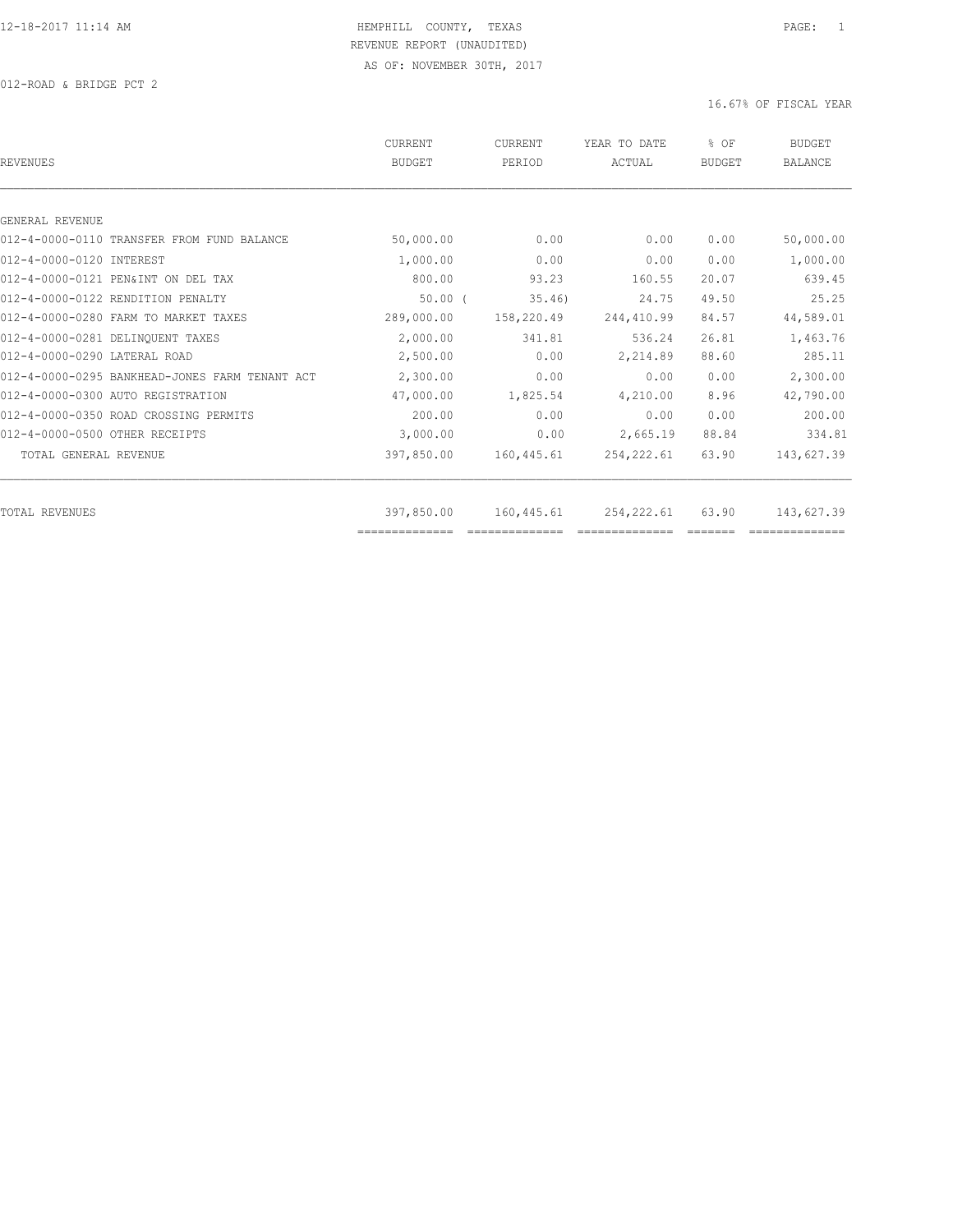013-ROAD & BRIDGE PCT 3

| REVENUES                                       | CURRENT<br><b>BUDGET</b> | CURRENT<br>PERIOD                                                                                                                                                                                                                                                                                                                                                                                                                                             | YEAR TO DATE<br>ACTUAL | % OF<br><b>BUDGET</b> | <b>BUDGET</b><br><b>BALANCE</b> |
|------------------------------------------------|--------------------------|---------------------------------------------------------------------------------------------------------------------------------------------------------------------------------------------------------------------------------------------------------------------------------------------------------------------------------------------------------------------------------------------------------------------------------------------------------------|------------------------|-----------------------|---------------------------------|
|                                                |                          |                                                                                                                                                                                                                                                                                                                                                                                                                                                               |                        |                       |                                 |
| GENERAL REVENUE                                |                          |                                                                                                                                                                                                                                                                                                                                                                                                                                                               |                        |                       |                                 |
| 013-4-0000-0110 TRANSFER FROM FUND BALANCE     | 159,673.00               | 0.00                                                                                                                                                                                                                                                                                                                                                                                                                                                          | 0.00                   | 0.00                  | 159,673.00                      |
| 013-4-0000-0120 INTEREST                       | 1,000.00                 | 0.00                                                                                                                                                                                                                                                                                                                                                                                                                                                          | 0.00                   | 0.00                  | 1,000.00                        |
| 013-4-0000-0121 PEN&INT ON DEL TAX             | 1,500.00                 | 186.48                                                                                                                                                                                                                                                                                                                                                                                                                                                        | 321.15                 | 21.41                 | 1,178.85                        |
| 013-4-0000-0122 RENDITION PENALTY              | $100.00$ (               | 70.93)                                                                                                                                                                                                                                                                                                                                                                                                                                                        | 49.48                  | 49.48                 | 50.52                           |
| 013-4-0000-0280 FARM TO MARKET TAXES           | 577,600.00               | 316,440.96                                                                                                                                                                                                                                                                                                                                                                                                                                                    | 488,821.96             | 84.63                 | 88,778.04                       |
| 013-4-0000-0281 DELINQUENT TAXES               | 4,000.00                 | 683.59                                                                                                                                                                                                                                                                                                                                                                                                                                                        | 1,072.49               | 26.81                 | 2,927.51                        |
| 013-4-0000-0290 LATERAL ROAD                   | 4,000.00                 | 0.00                                                                                                                                                                                                                                                                                                                                                                                                                                                          | 4,429.79               | $110.74$ (            | 429.79)                         |
| 013-4-0000-0295 BANKHEAD-JONES FARM TENANT ACT | 5,000.00                 | 0.00                                                                                                                                                                                                                                                                                                                                                                                                                                                          | 0.00                   | 0.00                  | 5,000.00                        |
| 013-4-0000-0300 AUTO REGISTRATION              | 93,000.00                | 3,651.06                                                                                                                                                                                                                                                                                                                                                                                                                                                      | 8,419.97               | 9.05                  | 84,580.03                       |
| 013-4-0000-0350 ROAD CROSSING PERMITS          | 500.00                   | 0.00                                                                                                                                                                                                                                                                                                                                                                                                                                                          | 0.00                   | 0.00                  | 500.00                          |
| 013-4-0000-0500 OTHER RECEIPTS                 | 1,000.00                 | 0.00                                                                                                                                                                                                                                                                                                                                                                                                                                                          | 5,330.37               | $533.04$ (            | 4,330.37                        |
| 013-4-0000-0510 GRANT FUNDS                    | 0.00                     | 0.00                                                                                                                                                                                                                                                                                                                                                                                                                                                          | 0.00                   | 0.00                  | 0.00                            |
| TOTAL GENERAL REVENUE                          | 847,373.00               | 320,891.16                                                                                                                                                                                                                                                                                                                                                                                                                                                    | 508,445.21             | 60.00                 | 338,927.79                      |
| TOTAL REVENUES                                 | 847,373.00               | 320,891.16                                                                                                                                                                                                                                                                                                                                                                                                                                                    | 508,445.21             | 60.00                 | 338,927.79                      |
|                                                | ==============           | $\begin{array}{c} \multicolumn{2}{c} {\textbf{2.5}} \multicolumn{2}{c} {\textbf{2.5}} \multicolumn{2}{c} {\textbf{2.5}} \multicolumn{2}{c} {\textbf{2.5}} \multicolumn{2}{c} {\textbf{2.5}} \multicolumn{2}{c} {\textbf{2.5}} \multicolumn{2}{c} {\textbf{2.5}} \multicolumn{2}{c} {\textbf{2.5}} \multicolumn{2}{c} {\textbf{2.5}} \multicolumn{2}{c} {\textbf{2.5}} \multicolumn{2}{c} {\textbf{2.5}} \multicolumn{2}{c} {\textbf{2.5}} \multicolumn{2}{c}$ | ==============         |                       |                                 |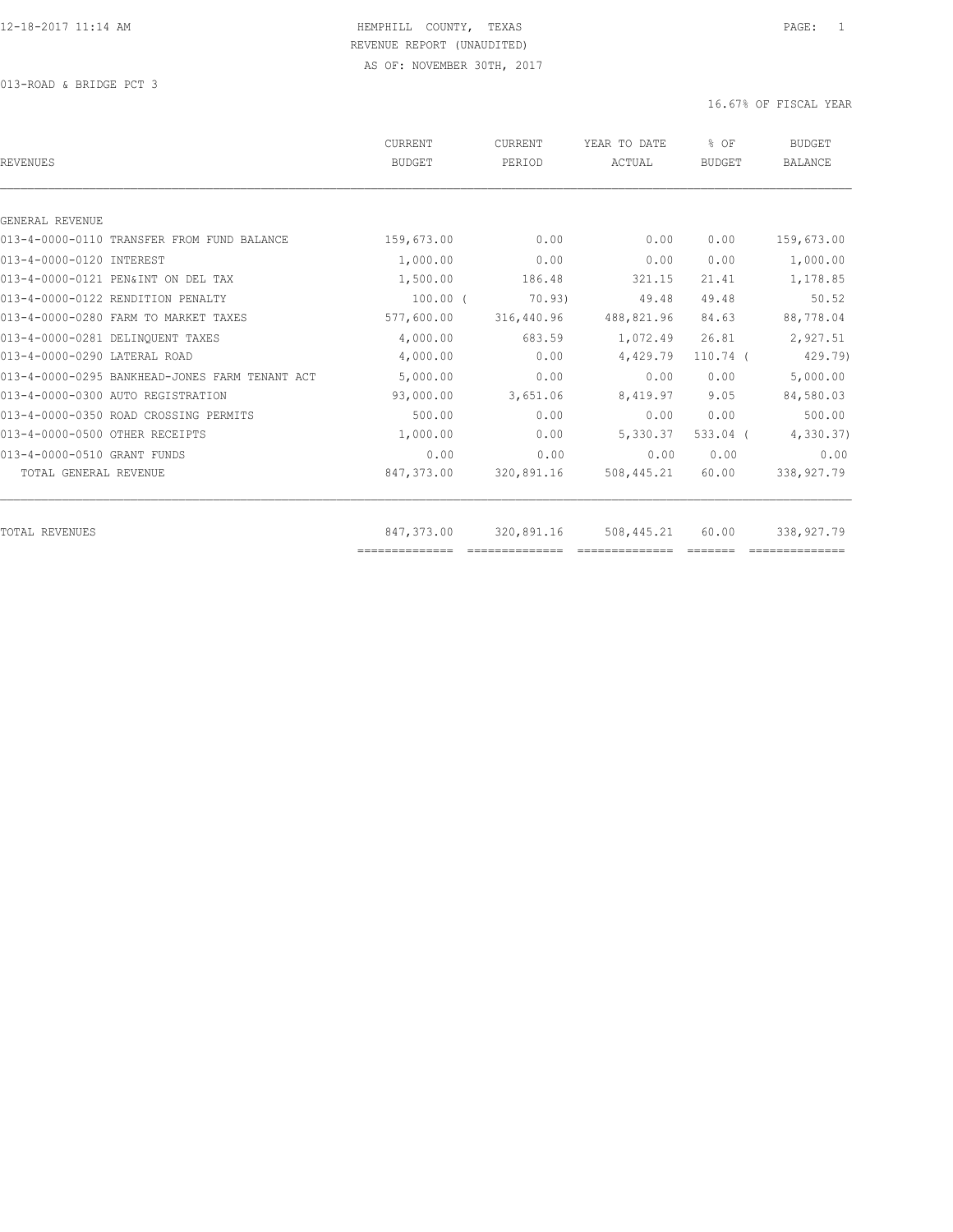014-ROAD & BRIDGE PCT 4

| <b>BUDGET</b> | PERIOD         | YEAR TO DATE<br>ACTUAL | % OF<br><b>BUDGET</b> | <b>BUDGET</b><br><b>BALANCE</b> |
|---------------|----------------|------------------------|-----------------------|---------------------------------|
|               |                |                        |                       |                                 |
|               |                |                        |                       |                                 |
| 50,000.00     | 0.00           | 0.00                   | 0.00                  | 50,000.00                       |
| 1,000.00      | 0.00           | 0.00                   | 0.00                  | 1,000.00                        |
| 1,500.00      | 165.17         | 284.42                 | 18.96                 | 1,215.58                        |
| $100.00$ (    | 62.82)         | 43.85                  | 43.85                 | 56.15                           |
| 511,600.00    | 280, 276.30    | 432,956.62             | 84.63                 | 78,643.38                       |
| 3,500.00      | 605.49         | 949.92                 | 27.14                 | 2,550.08                        |
| 4,000.00      | 0.00           | 3,923.52               | 98.09                 | 76.48                           |
| 4,000.00      | 0.00           | 0.00                   | 0.00                  | 4,000.00                        |
| 84,000.00     | 3,233.80       | 7,457.69               | 8.88                  | 76,542.31                       |
| 0.00          | 0.00           | 0.00                   | 0.00                  | 0.00                            |
| 1,000.00      | 0.00           | 4,721.19               | 472.12 (              | 3,721.19                        |
| 0.00          | 0.00           | 0.00                   | 0.00                  | 0.00                            |
| 660,700.00    | 284, 217.94    | 450, 337.21            | 68.16                 | 210,362.79                      |
| 660,700.00    | 284, 217.94    | 450,337.21             | 68.16                 | 210,362.79                      |
|               | ============== |                        |                       |                                 |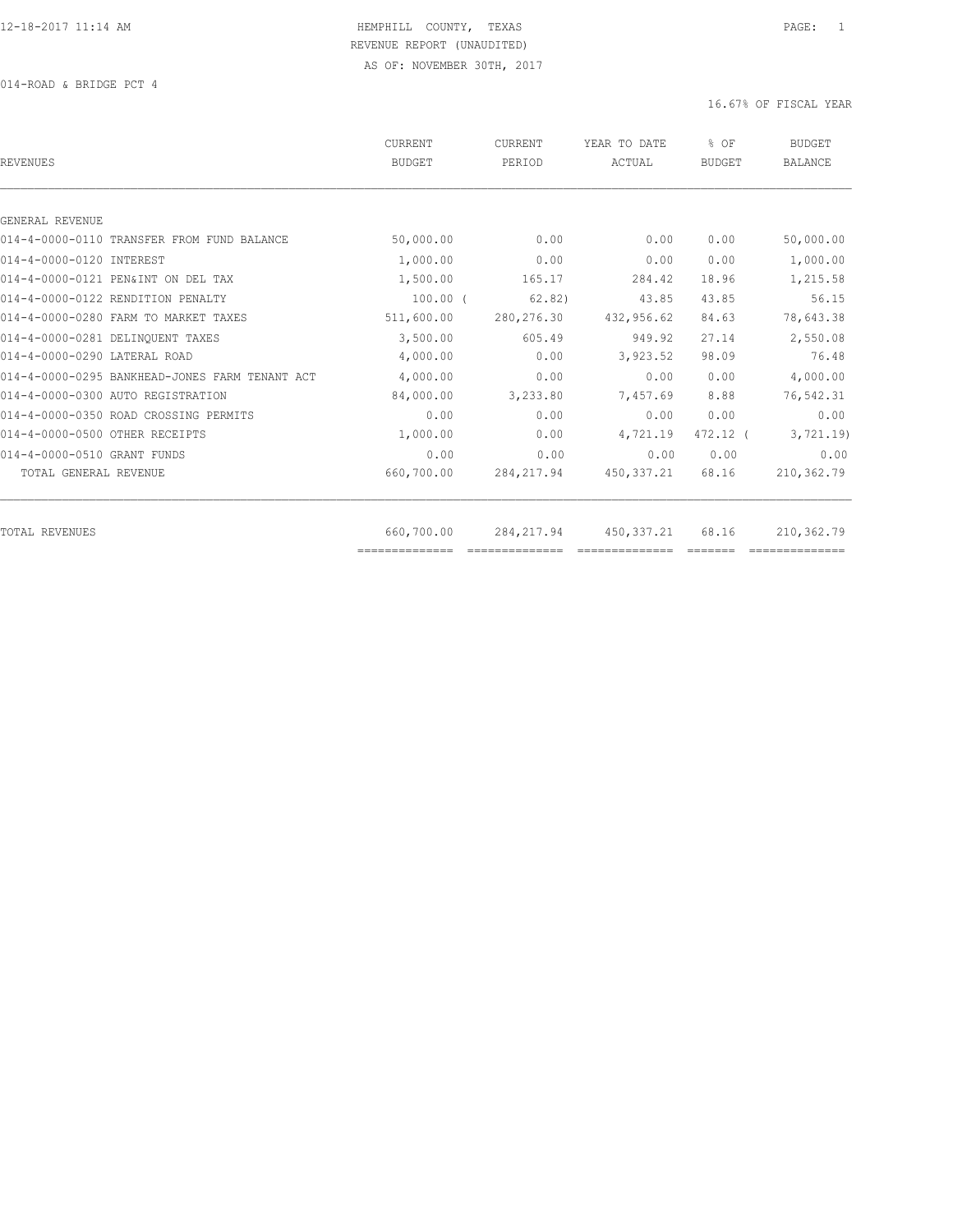| REVENUES                                       | CURRENT<br><b>BUDGET</b> | CURRENT<br>PERIOD | YEAR TO DATE<br>ACTUAL | % OF<br>BUDGET | BUDGET<br><b>BALANCE</b> |
|------------------------------------------------|--------------------------|-------------------|------------------------|----------------|--------------------------|
|                                                |                          |                   |                        |                |                          |
| GENERAL REVENUE                                |                          |                   |                        |                |                          |
| 022-4-0000-0110 TRANSFER FROM FUND BALANCE     | 60,000.00                | 0.00              | 0.00                   | 0.00           | 60,000.00                |
| 022-4-0000-0191 COUNTY RECORDS PRESERVATION FE | 5,000.00                 | 120.75            | 120.75                 | 2.42           | 4,879.25                 |
| TOTAL GENERAL REVENUE                          | 65,000.00                | 120.75            | 120.75                 | 0.19           | 64,879.25                |
|                                                |                          |                   |                        |                |                          |
| TOTAL REVENUES                                 | 65,000.00                | 120.75            | 120.75                 | 0.19           | 64,879.25                |
|                                                | -----------              |                   |                        |                |                          |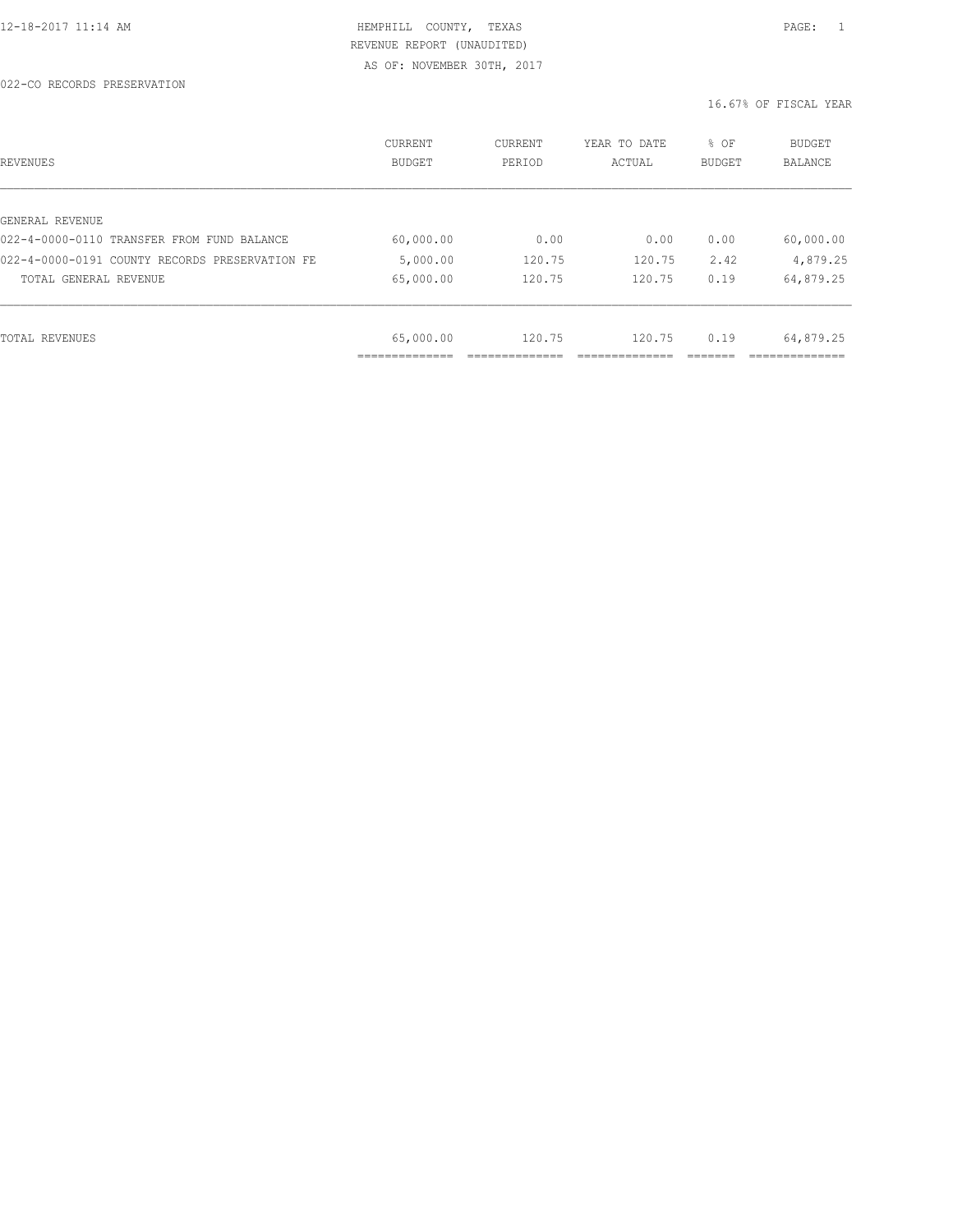| REVENUES                                      | CURRENT<br><b>BUDGET</b> | CURRENT<br>PERIOD | YEAR TO DATE<br>ACTUAL | % OF<br>BUDGET | BUDGET<br>BALANCE |
|-----------------------------------------------|--------------------------|-------------------|------------------------|----------------|-------------------|
|                                               |                          |                   |                        |                |                   |
| GENERAL REVENUE                               |                          |                   |                        |                |                   |
| 023-4-0000-0110 TRANSFER FROM FUND BALANCE    | 3,000.00                 | 0.00              | 0.00                   | 0.00           | 3,000.00          |
| 023-4-0000-0191 REV-CLK'S RECORD PRESERVATION | 800.00                   | 103.39            | 103.39                 | 12.92          | 696.61            |
| TOTAL GENERAL REVENUE                         | 3,800.00                 | 103.39            | 103.39                 | 2.72           | 3,696.61          |
|                                               |                          |                   |                        |                |                   |
| TOTAL REVENUES                                | 3,800.00                 | 103.39            | 103.39                 | 2.72           | 3,696.61          |
|                                               | ----------               |                   |                        |                |                   |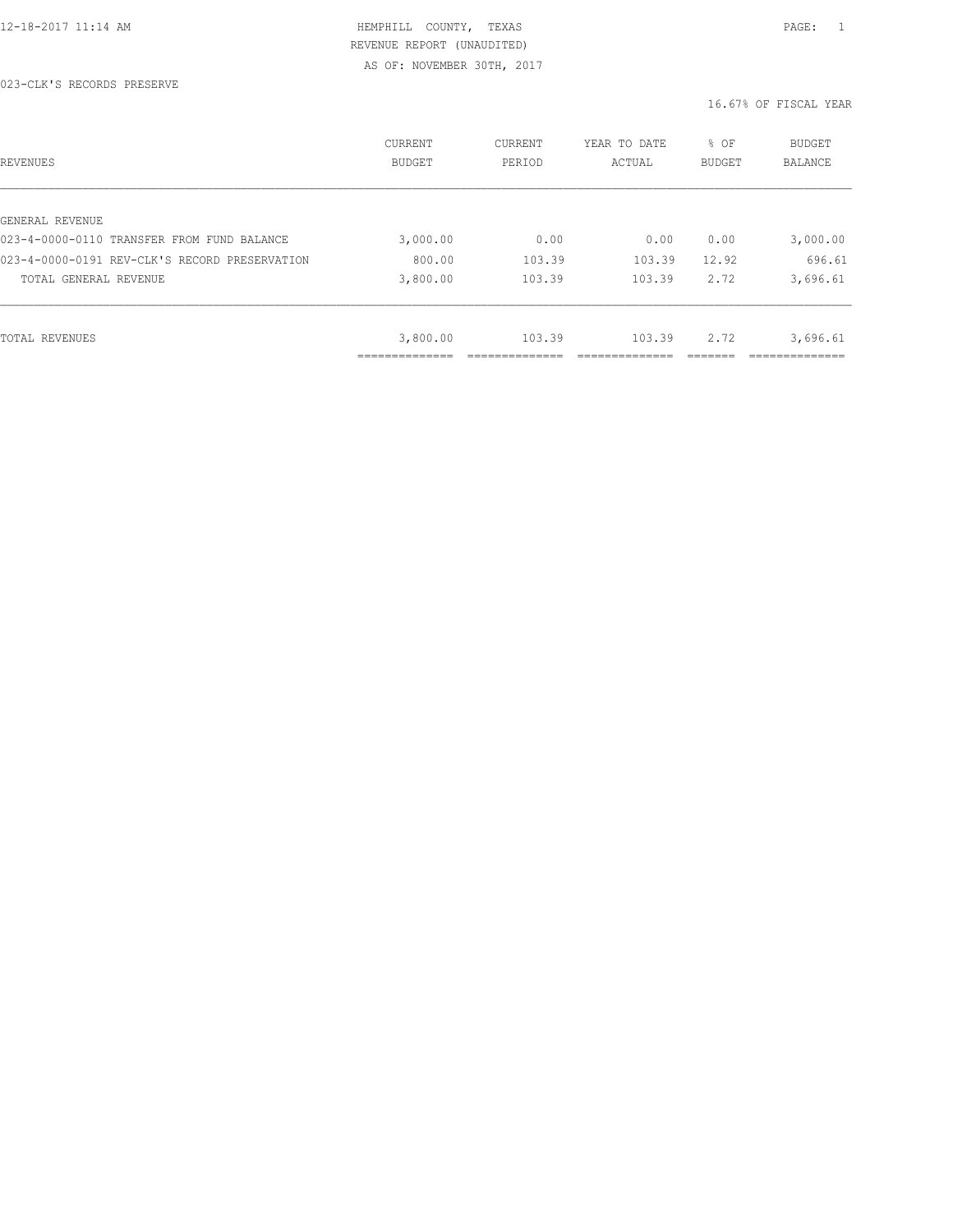024-JUSTICE COURT TECH FUND

| REVENUES                                   | CURRENT<br><b>BUDGET</b> | CURRENT<br>PERIOD | YEAR TO DATE<br>ACTUAL | % OF<br>BUDGET | BUDGET<br><b>BALANCE</b> |
|--------------------------------------------|--------------------------|-------------------|------------------------|----------------|--------------------------|
|                                            |                          |                   |                        |                |                          |
| GENERAL REVENUE                            |                          |                   |                        |                |                          |
| 024-4-0000-0110 TRANSFER FROM FUND BALANCE | 7,000.00                 | 0.00              | 0.00                   | 0.00           | 7,000.00                 |
| 024-4-0000-0191 TECH FEES/EXP              | 2,000.00                 | 301.48            | 301.48                 | 15.07          | 1,698.52                 |
| TOTAL GENERAL REVENUE                      | 9,000.00                 | 301.48            | 301.48                 | 3.35           | 8,698.52                 |
|                                            |                          |                   |                        |                |                          |
| TOTAL REVENUES                             | 9,000.00                 | 301.48            | 301.48                 | 3.35           | 8,698.52                 |
|                                            |                          |                   |                        |                |                          |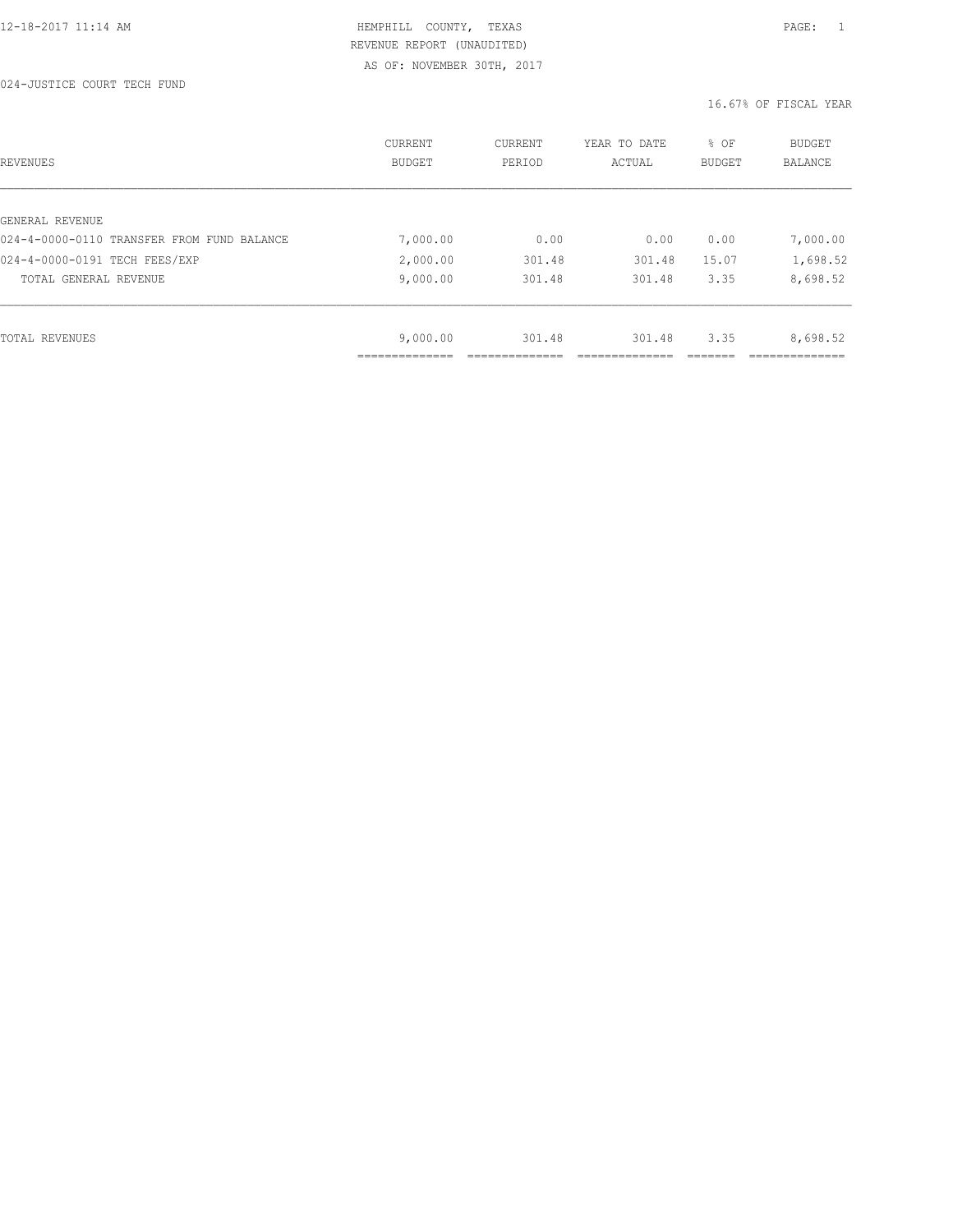026-CLERK'S TECH FUND

| REVENUES                                   | CURRENT<br>BUDGET             | CURRENT<br>PERIOD | YEAR TO DATE<br>ACTUAL | % OF<br><b>BUDGET</b> | <b>BUDGET</b><br>BALANCE      |
|--------------------------------------------|-------------------------------|-------------------|------------------------|-----------------------|-------------------------------|
|                                            |                               |                   |                        |                       |                               |
| GENERAL REVENUE                            |                               |                   |                        |                       |                               |
| 026-4-0000-0110 TRANSFER FROM FUND BALANCE | 0.00                          | 0.00              | 0.00                   | 0.00                  | 0.00                          |
| 026-4-0000-0191 CLERK'S TECH FEES          | 0.00                          | 144.45            | 144.45                 | $0.00$ (              | 144.45)                       |
| TOTAL GENERAL REVENUE                      | 0.00                          | 144.45            | 144.45                 | 0.00(                 | 144.45)                       |
|                                            |                               |                   |                        |                       |                               |
| TOTAL REVENUES                             | 0.00                          | 144.45            | 144.45                 | 0.00(                 | 144.45)                       |
|                                            | . _ _ _ _ _ _ _ _ _ _ _ _ _ _ |                   |                        |                       | . _ _ _ _ _ _ _ _ _ _ _ _ _ _ |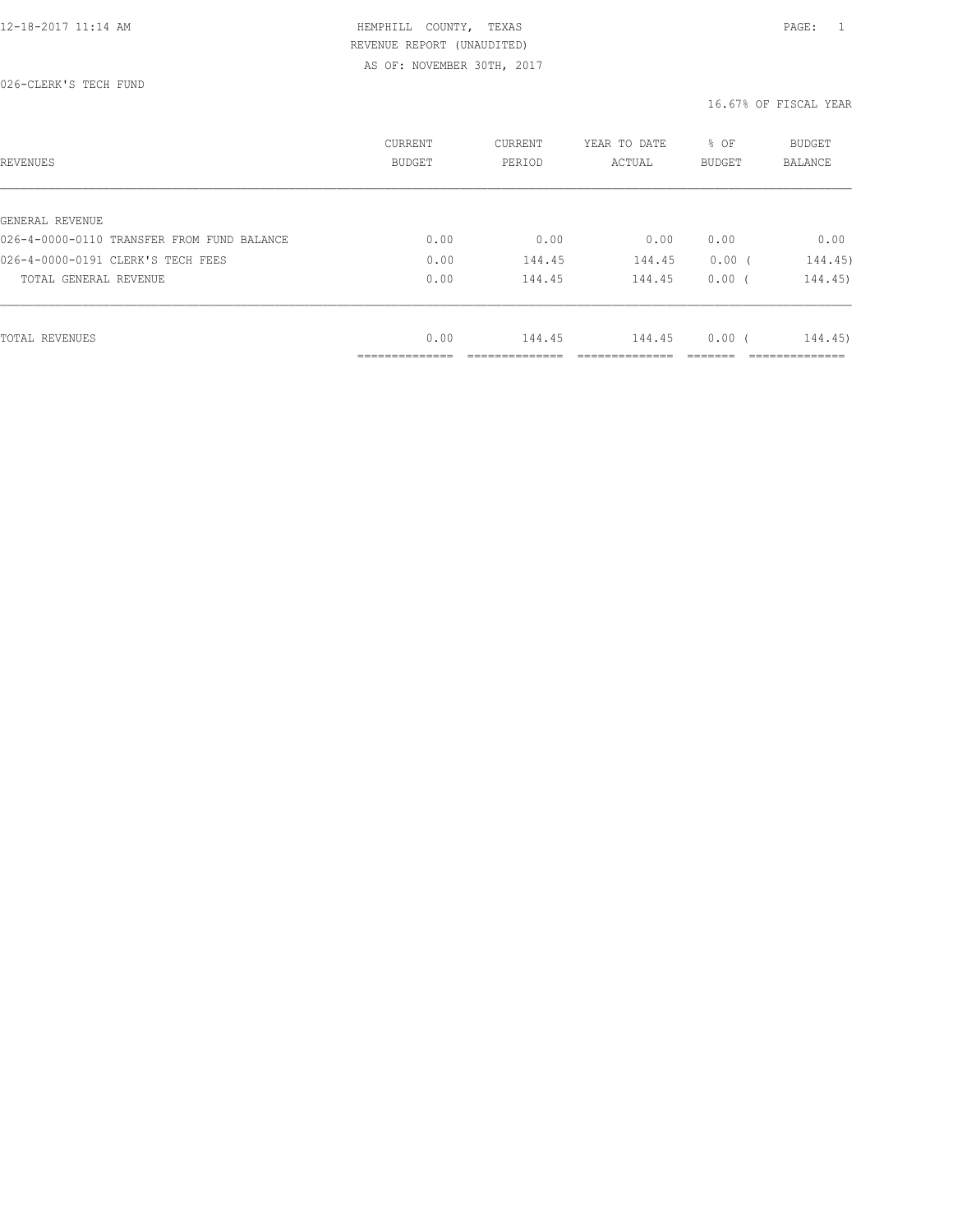| REVENUES                                   | CURRENT<br><b>BUDGET</b> | CURRENT<br>PERIOD | YEAR TO DATE<br>ACTUAL | % OF<br>BUDGET | BUDGET<br><b>BALANCE</b> |
|--------------------------------------------|--------------------------|-------------------|------------------------|----------------|--------------------------|
|                                            |                          |                   |                        |                |                          |
| GENERAL REVENUE                            |                          |                   |                        |                |                          |
| 029-4-0000-0110 TRANSFER FROM FUND BALANCE | 1,000.00                 | 0.00              | 0.00                   | 0.00           | 1,000.00                 |
| 029-4-0000-0330 PRETRIAL INTERVENTION      | 1,000.00                 | 0.00              | 500.00                 | 50.00          | 500.00                   |
| TOTAL GENERAL REVENUE                      | 2,000.00                 | 0.00              | 500.00                 | 25.00          | 1,500.00                 |
|                                            |                          |                   |                        |                |                          |
| TOTAL REVENUES                             | 2,000.00                 | 0.00              | 500.00                 | 25.00          | 1,500.00                 |
|                                            | _____________            |                   |                        |                |                          |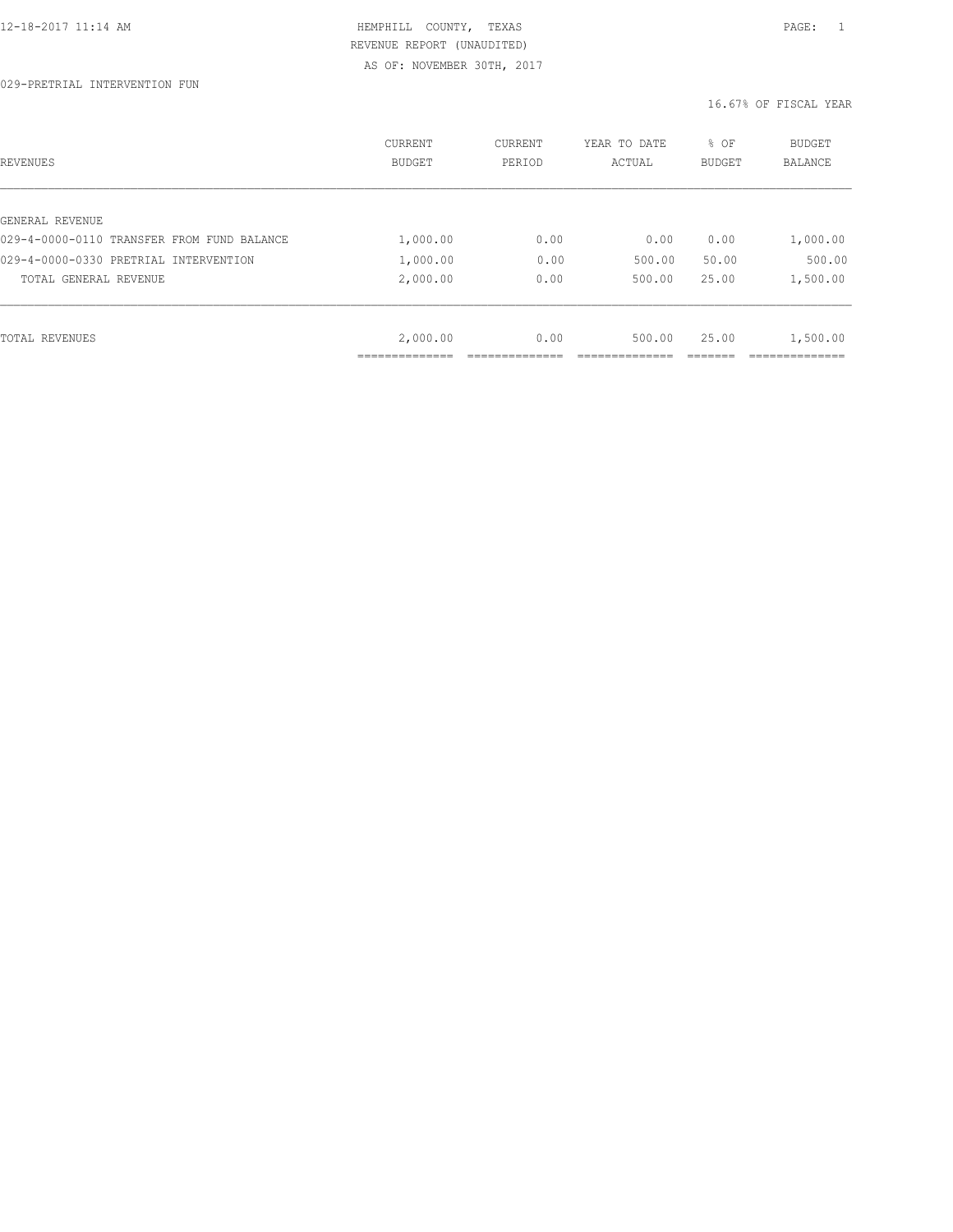| REVENUES                                   | <b>CURRENT</b><br><b>BUDGET</b> | CURRENT<br>PERIOD | YEAR TO DATE<br>ACTUAL | % OF<br><b>BUDGET</b> | <b>BUDGET</b><br><b>BALANCE</b> |
|--------------------------------------------|---------------------------------|-------------------|------------------------|-----------------------|---------------------------------|
|                                            |                                 |                   |                        |                       |                                 |
| GENERAL REVENUE                            |                                 |                   |                        |                       |                                 |
| 032-4-0000-0110 TRANSFER FROM FUND BALANCE | 15,000.00                       | 0.00              | 0.00                   | 0.00                  | 15,000.00                       |
| 032-4-0000-0220 FEES-CHECK COLLECTION      | 500.00                          | 0.00              | 0.00                   | 0.00                  | 500.00                          |
| TOTAL GENERAL REVENUE                      | 15,500.00                       | 0.00              | 0.00                   | 0.00                  | 15,500.00                       |
|                                            |                                 |                   |                        |                       |                                 |
| TOTAL REVENUES                             | 15,500.00                       | 0.00              | 0.00                   | 0.00                  | 15,500.00                       |
|                                            |                                 |                   |                        |                       |                                 |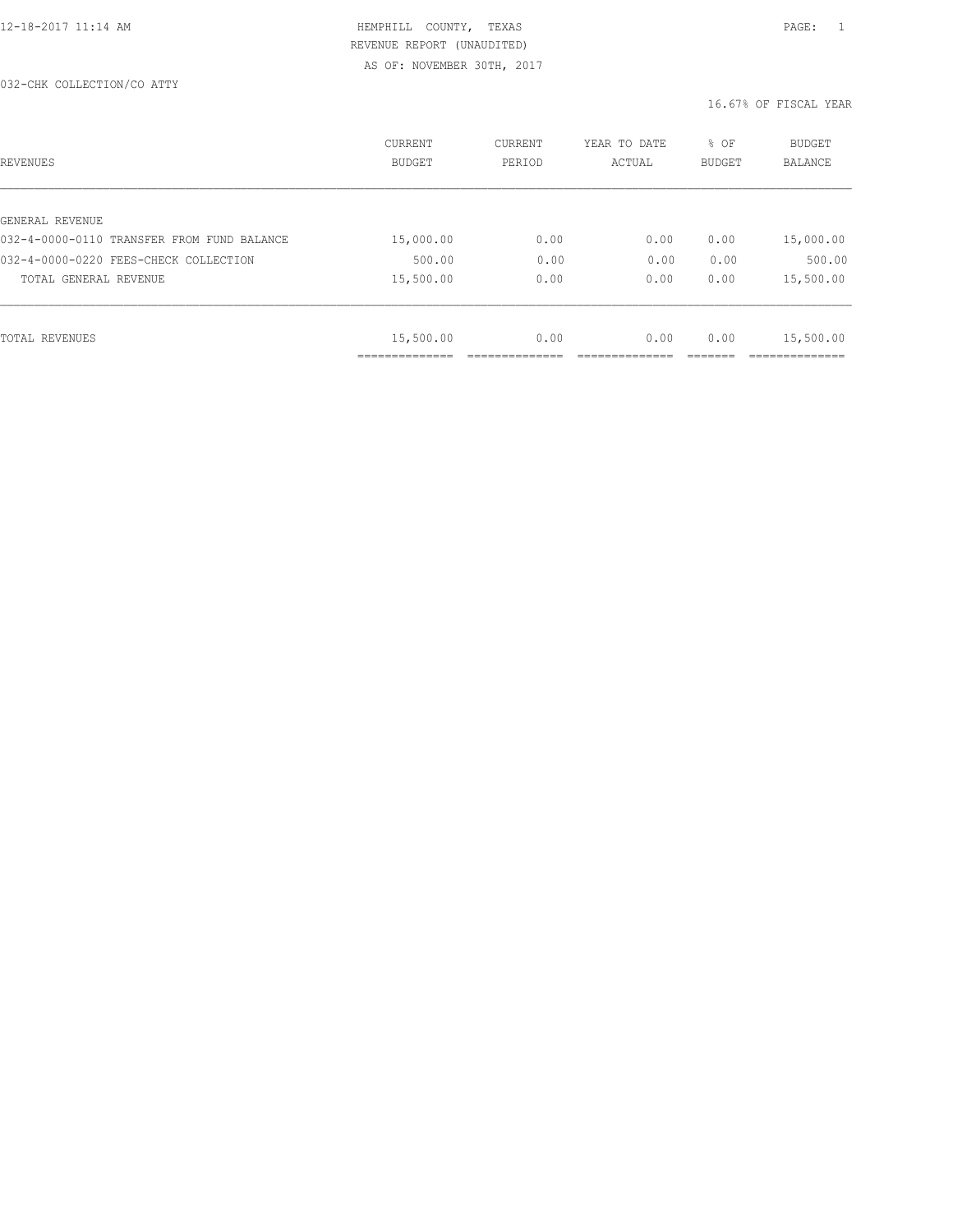| REVENUES                                   | CURRENT<br><b>BUDGET</b> | CURRENT<br>PERIOD | YEAR TO DATE<br>ACTUAL | % OF<br><b>BUDGET</b> | <b>BUDGET</b><br>BALANCE |
|--------------------------------------------|--------------------------|-------------------|------------------------|-----------------------|--------------------------|
|                                            |                          |                   |                        |                       |                          |
| GENERAL REVENUE                            |                          |                   |                        |                       |                          |
| 036-4-0000-0110 TRANSFER FROM FUND BALANCE | 8,000.00                 | 0.00              | 0.00                   | 0.00                  | 8,000.00                 |
| 036-4-0000-0440 STATE FEES                 | 2,000.00                 | 0.00              | 0.00                   | 0.00                  | 2,000.00                 |
| TOTAL GENERAL REVENUE                      | 10,000.00                | 0.00              | 0.00                   | 0.00                  | 10,000.00                |
|                                            |                          |                   |                        |                       |                          |
| TOTAL REVENUES                             | 10,000.00                | 0.00              | 0.00                   | 0.00                  | 10,000.00                |
|                                            |                          |                   |                        |                       |                          |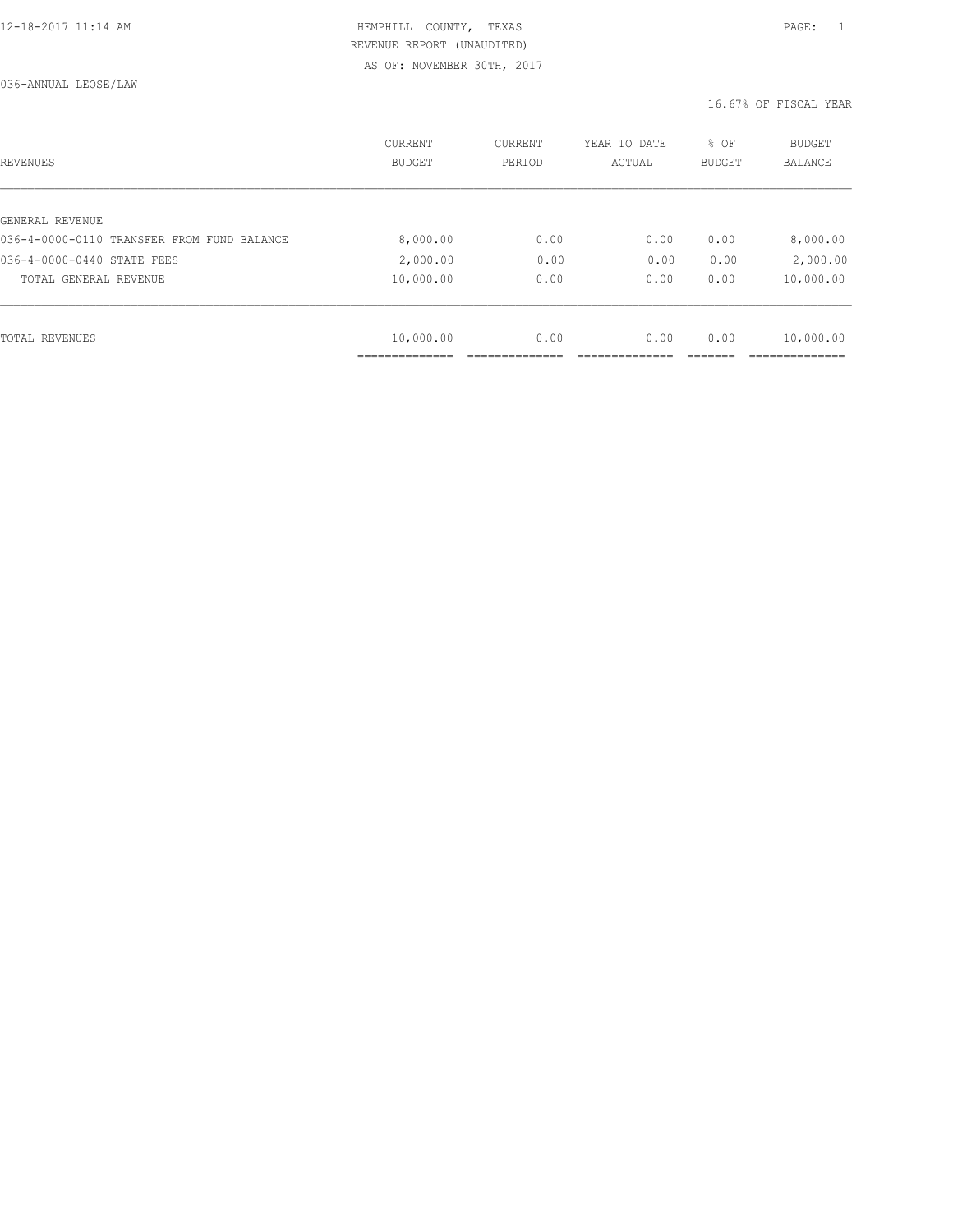046-SCAAP

| <b>REVENUES</b>                            | <b>CURRENT</b><br><b>BUDGET</b> | CURRENT<br>PERIOD | YEAR TO DATE<br>ACTUAL | % OF<br><b>BUDGET</b> | <b>BUDGET</b><br><b>BALANCE</b> |
|--------------------------------------------|---------------------------------|-------------------|------------------------|-----------------------|---------------------------------|
| GENERAL REVENUE                            |                                 |                   |                        |                       |                                 |
| 046-4-0000-0110 TRANSFER FROM FUND BALANCE | 65,000.00                       | 0.00              | 0.00                   | 0.00                  | 65,000.00                       |
| 046-4-0000-0260 GRANT AWARD                |                                 |                   | 0.00                   |                       |                                 |
|                                            | 6,000.00                        | 0.00              |                        | 0.00                  | 6,000.00                        |
| TOTAL GENERAL REVENUE                      | 71,000.00                       | 0.00              | 0.00                   | 0.00                  | 71,000.00                       |
|                                            |                                 |                   |                        |                       |                                 |
| <b>TOTAL REVENUES</b>                      | 71,000.00                       | 0.00              | 0.00                   | 0.00                  | 71,000.00                       |
|                                            |                                 |                   |                        |                       |                                 |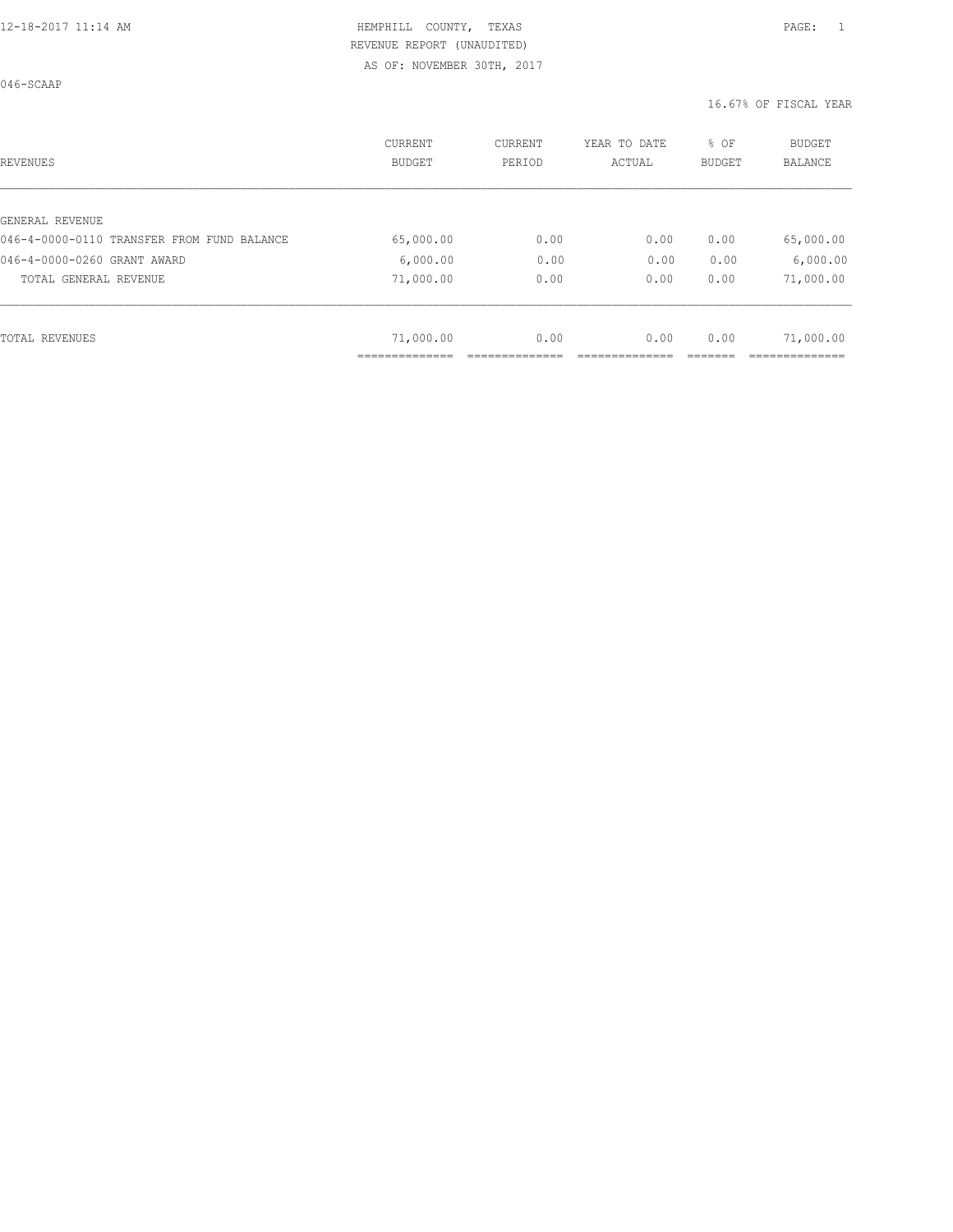| REVENUES                             | <b>CURRENT</b><br><b>BUDGET</b> | CURRENT<br>PERIOD | YEAR TO DATE<br>ACTUAL | % OF<br>BUDGET | BUDGET<br><b>BALANCE</b> |
|--------------------------------------|---------------------------------|-------------------|------------------------|----------------|--------------------------|
|                                      |                                 |                   |                        |                |                          |
| GENERAL REVENUE                      |                                 |                   |                        |                |                          |
| 047-4-0000-0401 SALES/COMMISSARY     | 0.00                            | 0.00              | 0.00                   | 0.00           | 0.00                     |
| 047-4-0000-0500 MISCELLANEOUS INCOME | 0.00                            | 0.00              | 0.00                   | 0.00           | 0.00                     |
| TOTAL GENERAL REVENUE                | 0.00                            | 0.00              | 0.00                   | 0.00           | 0.00                     |
|                                      |                                 |                   |                        |                |                          |
| TOTAL REVENUES                       | 0.00                            | 0.00              | 0.00                   | 0.00           | 0.00                     |
|                                      |                                 |                   |                        |                |                          |